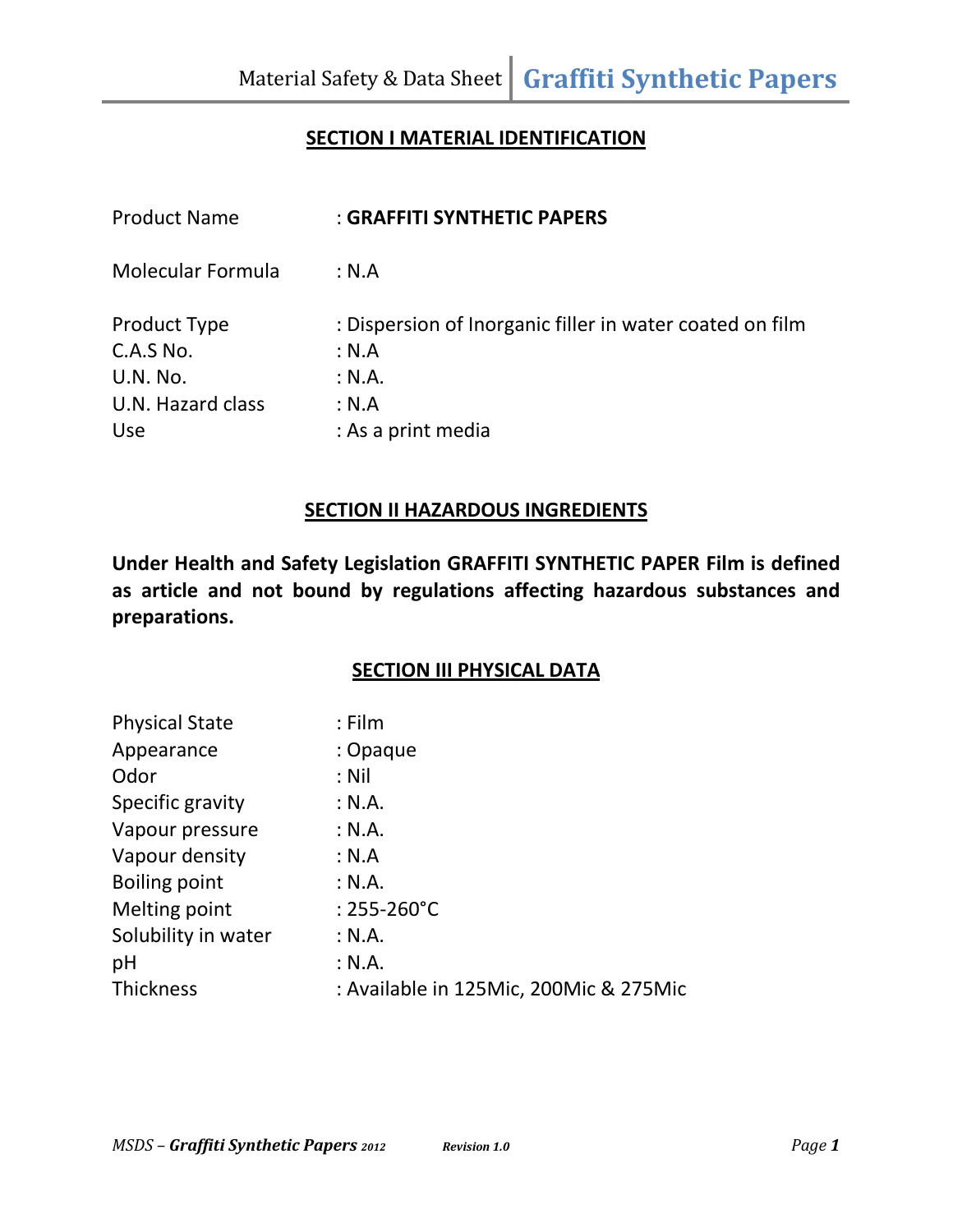#### **SECTION IV FIRE AND EXPLOSION HAZARD**

| : No  |
|-------|
| : N.A |
| : N.A |
| : N.A |
| : N.A |
| : N.A |
| : N.A |
| : N.A |
|       |

## **SECTION V REACTIVITY DATA**

| <b>Chemical stability</b>   | : Stable                                    |
|-----------------------------|---------------------------------------------|
| Conditions to avoid         | :N.A                                        |
| Material to avoid           | : Acids, Oxidizing Agents, Organic Solvents |
| Hazardous reaction products | none :                                      |

## **SECTION VI TOXICOLOGICAL PROPERTIES / HEALTH HAZARD**

| Route of entry              | : a. Absorption through skin<br>b. Inhalation<br>c. Ingestion                         |
|-----------------------------|---------------------------------------------------------------------------------------|
| Effects of exposure         | : Not known                                                                           |
| Permissible Exposure Limits | : TLV -TWA = $N.A$<br>$STEL = N.A$<br>LD50 oral , $rat = N.A$<br>Odour threshold =N.A |